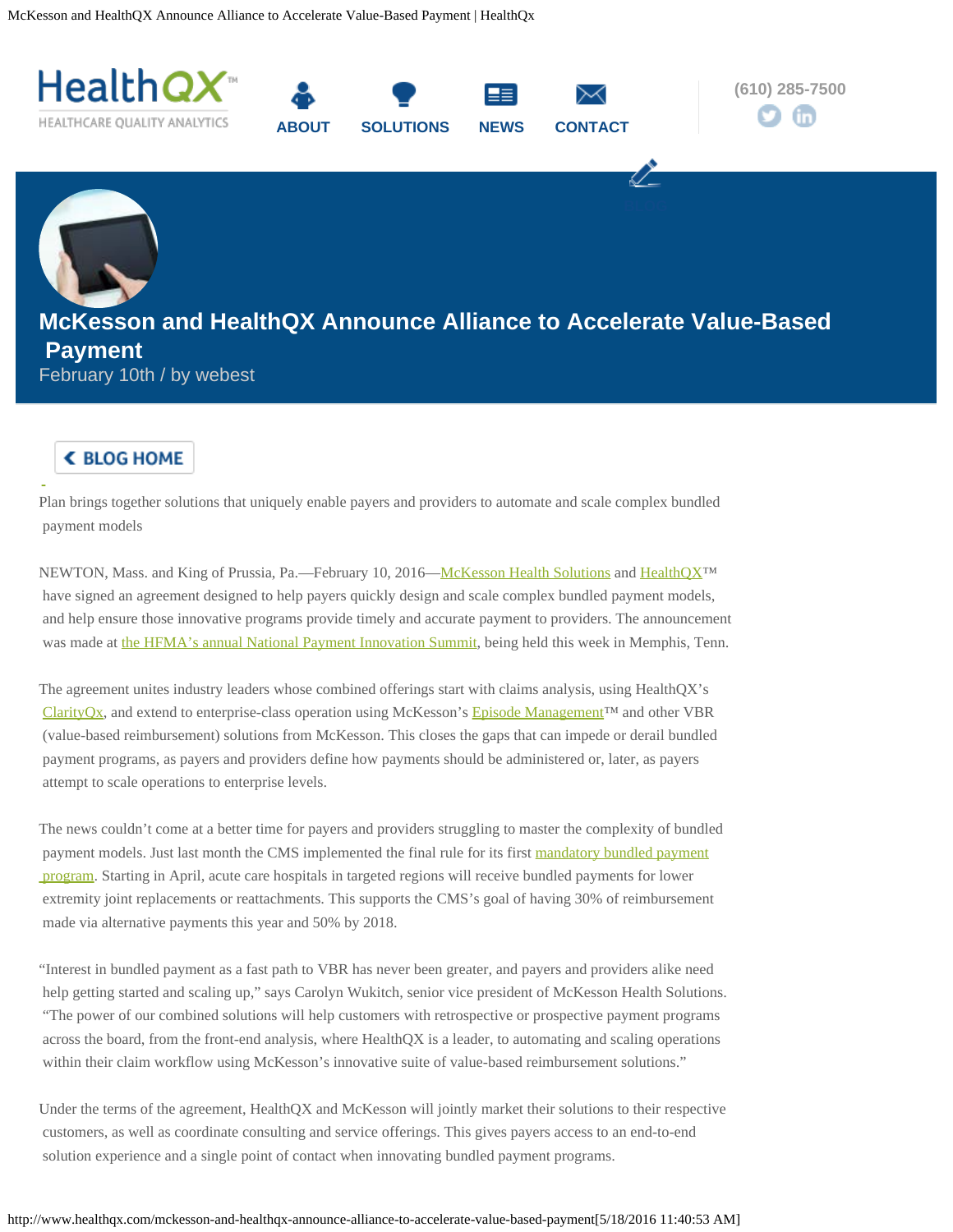## McKesson and HealthQX Announce Alliance to Accelerate Value-Based Payment | HealthQx

"This is an industry first, because it gives the industry access to an end-to-end bundled payment solution," said [Mark McAdoo, CEO of HealthQX](http://healthqx.com/about-healthqx/management-team). "Payers will be able to ensure the highest accuracy and timeliness of provider payments with a truly enterprise-class solution. We look forward to working with McKesson on our shared vision of helping the industry accelerate its transition to value."

Related McKesson Health Solutions News

[New McKesson ClaimsXten Solutions Help Payers of all Sizes Streamline, Automate, and Scale Value-Based](http://www.mckesson.com/about-mckesson/newsroom/press-releases/2016/new-claimsxten-solutions-help-payers-of-all-sizes/)  [Reimbursement](http://www.mckesson.com/about-mckesson/newsroom/press-releases/2016/new-claimsxten-solutions-help-payers-of-all-sizes/)

[McKesson Reimbursement Manager 3.0 Automates Complex Network Pricing Strategies to Allow Value-Based](http://www.mckesson.com/about-mckesson/newsroom/press-releases/2015/mckesson-reimbursement-manager-30-automates-complex-network-pricing-strategies/)  [Reimbursement to Scale](http://www.mckesson.com/about-mckesson/newsroom/press-releases/2015/mckesson-reimbursement-manager-30-automates-complex-network-pricing-strategies/)

[Eight Health Plans Choose McKesson's Network Management Solutions](http://www.mckesson.com/about-mckesson/newsroom/press-releases/2015/eight-health-plans-choose-mckesson-network-management-solutions/)

[13 Health Plans Invest in McKesson's Latest ClaimsXten Solution for Accurate and Efficient Reimbursement](http://www.mckesson.com/about-mckesson/newsroom/press-releases/2015/health-plans-invest-in-mckessons-latest-claimsxten-solution/)

About HealthQX

HealthQX (HQX) is the progressive leader in value-based payment (VBP) analytic software solutions for health plans and providers. Our VBP analytics platform, ClarityQx, provides the capabilities to design, implement and monitor the on-going performance of payment models such as episodic, bundled or accountable care arrangements. Through these capabilities ClarityQx delivers actionable intelligence to the care enterprise in order to operationalize the optimal payment models that reward higher quality care at a lower cost. For more information, visit [healthqx.com](http://healthqx.com/).

About McKesson

McKesson Corporation, currently ranked 11<sup>th</sup> on the FORTUNE 500, is a healthcare services and information technology company dedicated to making the business of healthcare run better. McKesson partners with payers, hospitals, physician offices, pharmacies, pharmaceutical companies and others across the spectrum of care to build healthier organizations that deliver better care to patients in every setting. McKesson helps its customers improve their financial, operational, and clinical performance with solutions that include pharmaceutical and medical-surgical supply management, healthcare information technology, and business and clinical services. For more information, visit [www.mckesson.com](http://www.mckesson.com/).



1000 First Avenue Suite 402 King of Prussia, PA 19406

## **RECENT POSTS**

[McKesson and](#page-0-0)  [HealthQX Announce](#page-0-0)  [Alliance to Accelerate](#page-0-0)  [Value-Based Payment](#page-0-0)

3 months, 8 days ago

## **REQUEST INFORMATION**

Want more Info? We're here to help.